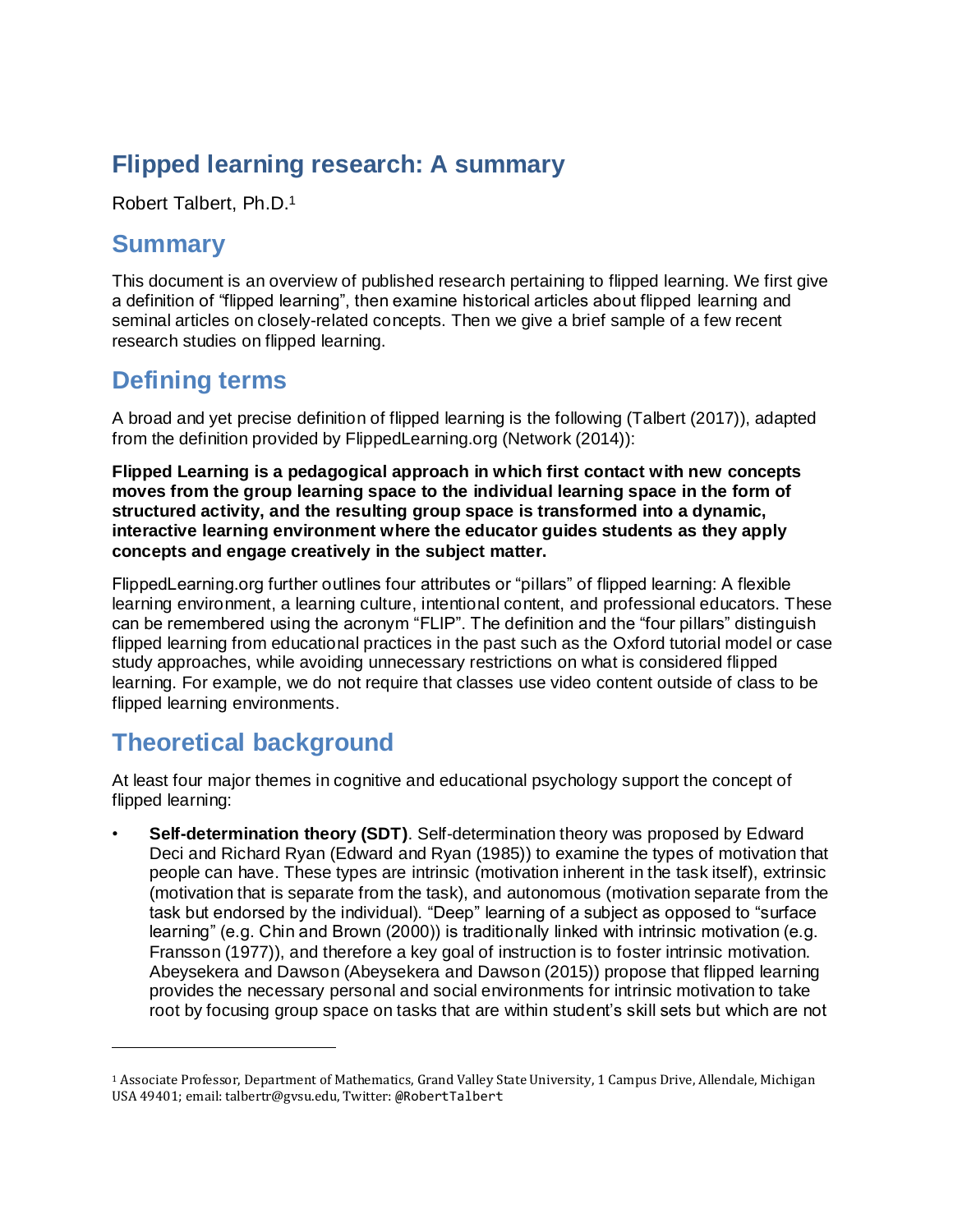easy. Vygotsky referred to this middle ground as the "Zone of Proximal Development" (see Vygotsky, Veer, and Valsiner (1994)).

- **Cognitive load theory (CLT)**. Cognitive load theory is based on the concept that human working memory is limited in how much it can hold at any given point in time. Based on the work of psychologists such as John Sweller (Kalyuga et al. (2003)), CLT focuses on three types of "load" that can be placed on working memory: *intrinsic load* (effort required for a task that is irreducibly part of the task itself), *extrinsic load* (difficulty not inherent in the task but which adds to the difficulty of the task), and *germane load* (difficulty added to the task that aids in the formation of "schema", or organized patterns of thought that connect disparate ideas). Abeysekera and Dawson (Abeysekera and Dawson (2015)) assert that flipped learning environments can reduce extrinsic load and promote germane load by placing certain classroom tasks that require attention and effort, such as watching and taking notes on lectures, into contexts where students have more control (i.e. in their individual spaces) while at the same time focusing group space on activities aimed at sense-making and applications.
- **Self-regulated learning**. Self-regulated learning refers to learning in which learners are active participants not only in learning activities but in the process and attributes of learning itself, with a particular view toward learning that involves awareness and initiative of one's learning. Linda Nilson (Nilson (2013)) writes that self-regulating behavior involves *strategic knowledge* about study strategies and heuristics, *knowledge about cognitive tasks* such as understanding directions and time requirements, and *self-knowledge* such as one's own strengths and weaknesses and how to improve one's efforts. Paul Pintrich (Pintrich (2004)) proposed that self-regulated learning involves a matrix of four *phases* (forethought/planning/activation, monitoring, control, and reaction/reflection) and four *areas* (cognition, motivation/affect, behavior, and context) and that self-regulating learners are actively engaged in these phases and areas during the learning process. By placing responsibility for first contact with new concepts in the individual space and emphasizing active work on higher-order tasks in the group space, flipped learning provides an environment in which self-regulated learning is practiced on a regular basis.

# **Historical works**

Flipped learning as an organized and coherent instructional paradigm can be traced back to four key developments during the mid- to late 1990's and early 2000's.

- **The development of peer instruction at Harvard University.** To address what he perceived as serious conceptual gaps in the knowledge of his introductory physics students, Prof. Eric Mazur at Harvard invented a teaching technique that became known as "peer instruction", described in detail in Eric (1997). Peer instruction is based on students performing critical reading tasks prior to class, and then class time is focused on small group discussion of difficult conceptual questions based on the reading, mediated by the use of classroom response technology. The effectiveness of peer instruction is documented in a long list of publications (Jessica Watkins (2013), Lorenzo, Crouch, and Mazur (2006), Crouch and Mazur (2001), and others).
- **The "classroom flip" at Cedarville University.** In 1995, responding to a need for greater student activity in a class on website design, J. Wesley Baker made use of a newlyinstalled campus computer network to put his lecture slides online for pre-class review and then repurposed class time for active work on web design. Baker's approach represented the first time that the term "flip" was used in conjunction with class design, and is reported in Baker (2000).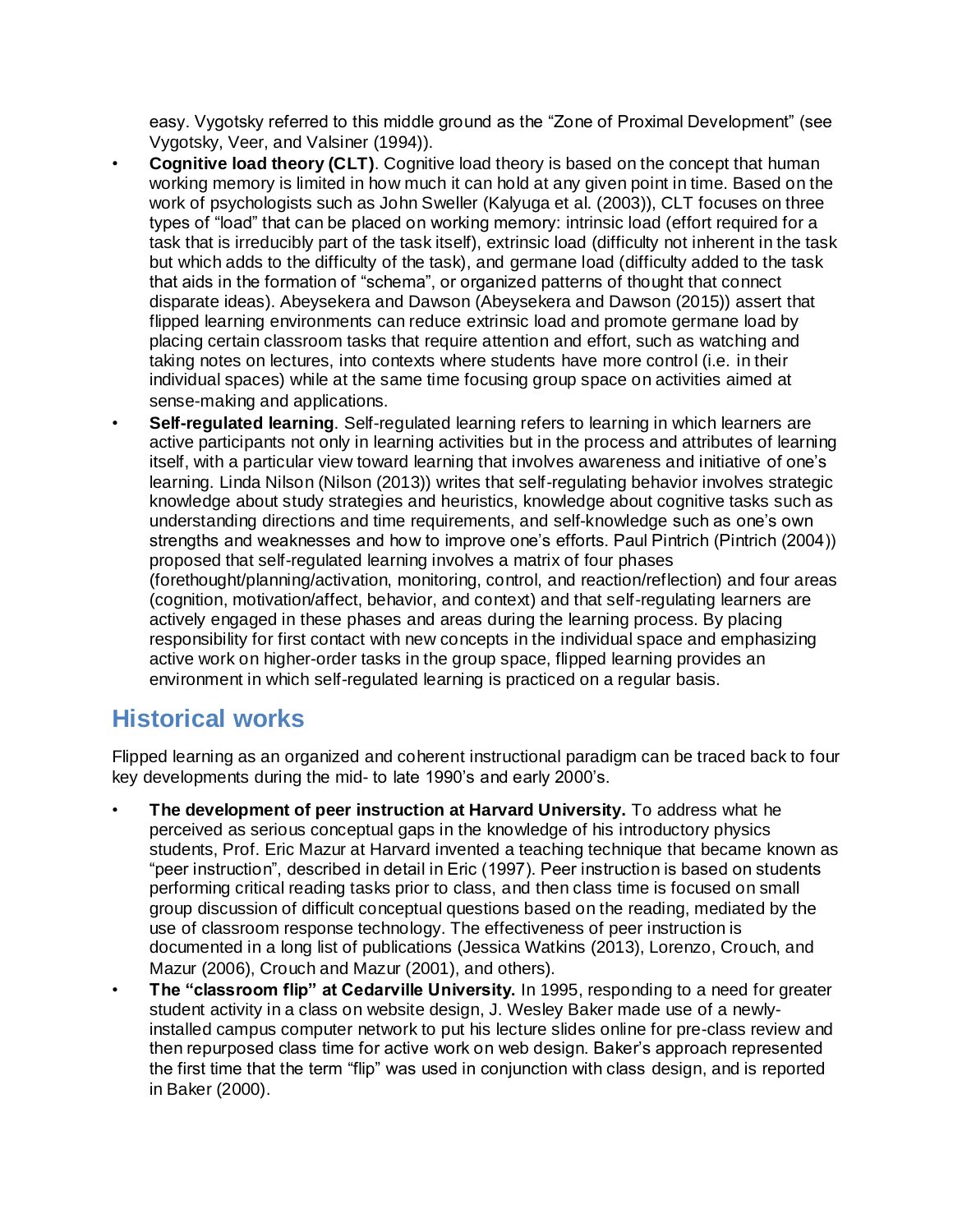- **The inverted classroom concept at Miami University.** Three economics professors at Miami University (Ohio) created what they called the "inverted classroom" in a large-lecture introductory course to address issues involving student learning styles. They placed lectures on tape available in the campus library to supplement student readings, then used class time for a variety of active learning activities. They found (Lage, Platt, and Treglia (2000)) that both students and instructors had notable preferences for the "inverted" approach over traditional instruction and that students benefitted from group space activities that were more flexible in terms of reaching their learning style.
- **The "flipped classroom" of Bergmann and Sams.** Jon Bergmann and Aaron Sams discovered the idea of using recorded online video to replace in-class lectures in their high school chemistry classes, first to help students who were absent from class and later to refocus class time on active learning. Their book *Flip Your Classroom: Reach Every Student In Every Class Every Day* (Bergmann and Sams (2012)) popularized flipped learning among primary and secondary educators and propelled flipped learning into the mainstream.

Another important early work on flipped learning is the 2007 Ph.D. dissertation of Jeremy Strayer (Strayer (2007)). Strayer's dissertation was the first quasi-experimental study of the effectiveness of flipped learning environments on student learning. Strayer studied the effects of a flipped learning environment on motivation of students in an introductory college statistics course, in which the pre-class individual space work was mediated by an intelligent tutoring system. He found that students in the flipped learning environment were "less satisfied with how the structure of the classroom oriented them to the learning tasks of the course" than their counterparts in a traditional course.

### **Research on active learning**

Since one of the primary purposes of flipped learning is to emphasize active learning in the group space, it is worthwhile to note two landmark studies on the effectiveness of active learning in general.

- **Richard Hake's "6000-student" study.** In 1998, physicist Richard Hake coordinated a controlled study of over 6000 students in 62 introductory college physics courses in the United States (Hake (1998)). The study compared results on the Halloun-Hestenes Mechanics Diagnostic Test and the Force Concept Inventory for students in "interactive engagement" courses versus those in traditional lecture-oriented courses. The study found that the learning gains for interactive-engagement students were almost two standard deviations higher than those for students in traditional courses.
- **The PNAS study.** A meta-analysis of 225 separate studies on active learning in courses in the STEM (science, technology, engineering, and mathematics) disciplines published in the *Proceedings of the National Academy of Sciences* (Freeman et al. (2014)) found that, on average, student performance on standard assessments of learning increased by about 0.47 standard deviations for students in active learning environments compared to those in traditional lecture environments, and students in traditional lecture environments were 1.5 times more likely to fail those courses than their counterparts in active learning environments.

## **Recent research on flipped learning**

Following Jeremy Strayer's dissertation in 2007, published research on flipped learning was basically nonexistent. An ERIC database query for any peer-reviewed publications featuring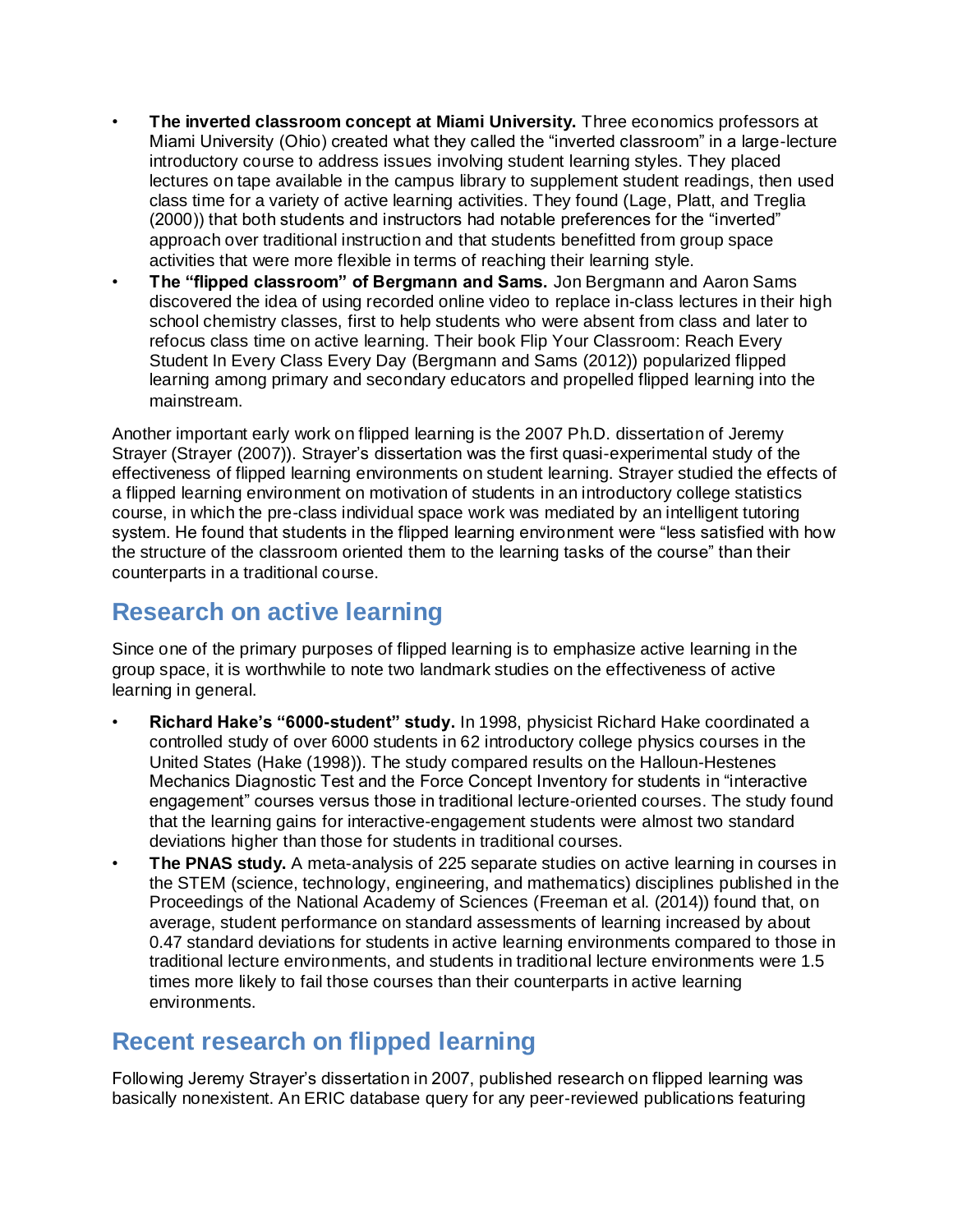"flipped learning" or "flipped classroom" between 2008 and 2011 returns zero results. However, with the publication of Bergmann and Sams' book in 2012, interest in flipped learning surged, and since 2012 the number of peer-reviewed articles on flipped learning has been growing exponentially (Talbert (2017)) with 293 publications from 2012 to the time of this writing using the same ERIC query as above.

The quantity, diversity, and recentness of the majority of flipped learning research make it difficult to isolate a group of seminal publications or even over-arching themes or best practices among the research. Below we give a short list of some of the most commonly-cited recent research on flipped learning along with some studies that stand out due to their methodological quality.

- A study investgating a redesign of a first-year pharmaceutics course found significant increases in class attendance, learning outcomes, and perceived value of flipped learning among students. (McLaughlin et al. (2014))
- A study of use of flipped learing environments in an undergraduate multimedia course found significant student support and perceived value of the method. (Enfield (2013))
- A quasi-experimental study of flipped learning in an undergraduate business course (Findlay-Thompson and Mombourquette (2014)) found that student views on flipped learning environments were mixed, and learning outcomes were identical between flipped and non-flipped groups. The authors pursue questions regarding implementation of flipped learning environments as a result.
- As a follow-up to his dissertation, Jeremy Strayer investigated the learning environments in a flipped introductory statistics class with those of a traditional lecture setup of the same course. He found that students in the flipped environment were less satisfied with how the environment oriented them to the learning tasks in the course, but became more open to non-traditional teaching methods including cooperative learning. (Strayer (2012)).
- A study comparing learning gains from flipped learning environments to those in a nonflipped environment that used extensive active learning activities found no significant differences in outcomes, suggesting that the flipped learning environment by itself is not responsible for improvements in learning outcomes but rather the use of active learning techniques. (Jensen, Kummer, and Godoy (2015))
- A study of flipped learning in an introductory chemistry course examined the effects of flipped learning on students' out-of-class study time, exam performance, and motivation. The results indicate that flipped learning does not significantly add to students' workload; that there is a small positive effect of flipped learning on student performance; and that the effect on student's motivation was mixed with a strong bimodal tendency in student preferences.

In addition to these, various meta-studies and literature reviews are valuable parts of the flipped learning research literature. Abeysekara and Dawson's study (Abeysekera and Dawson (2015)) is one of these; another commonly-cited literature review is Bishop and Verleger (Lowell Bishop and Verleger (2013)).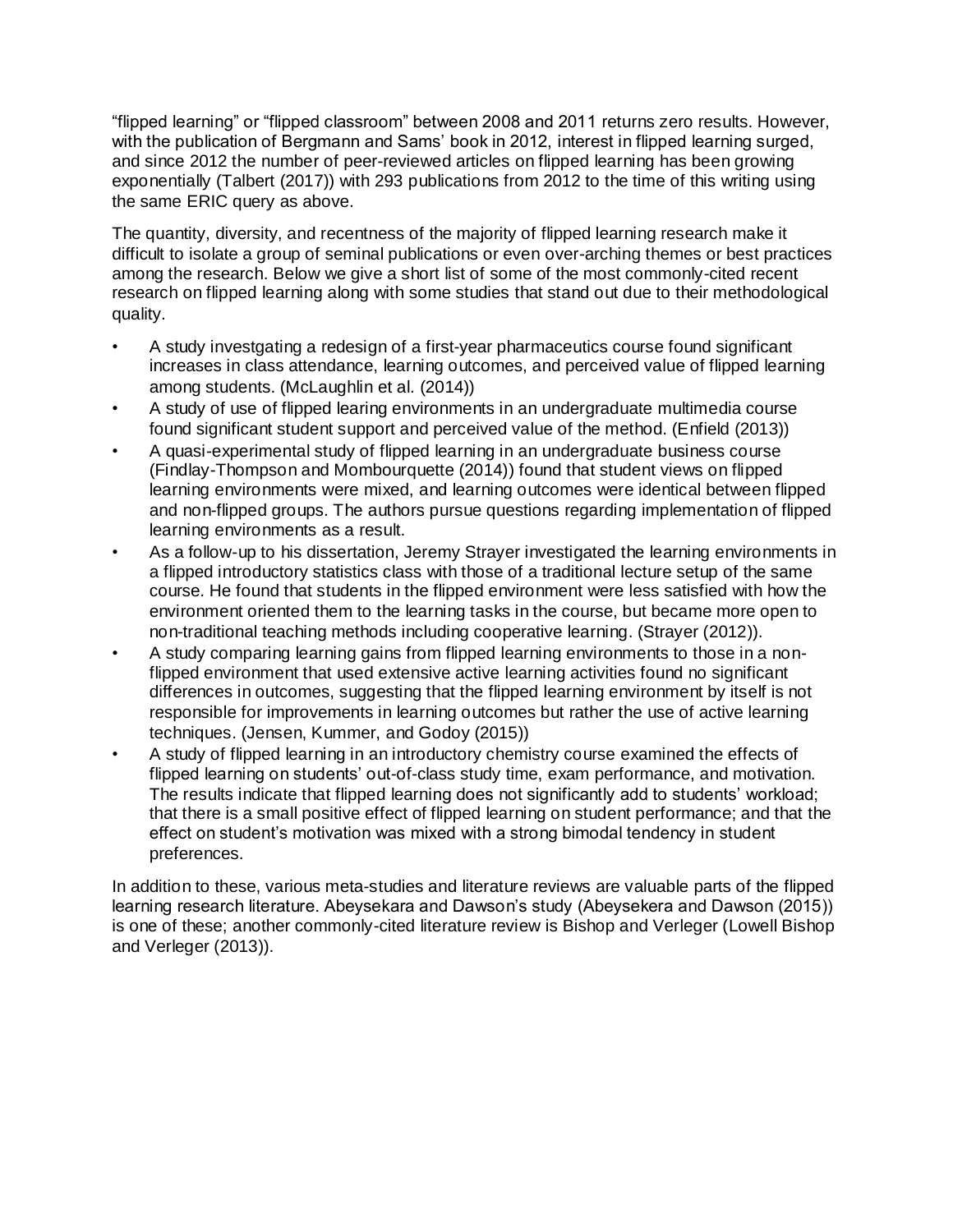#### **References**

- 1. Abeysekera, Lakmal, and Phillip Dawson. 2015. "Motivation and cognitive load in the flipped classroom: definition, rationale and a call for research." *Higher Education Research & Development* 34 (1): 1–14. doi[:10.1080/07294360.2014.934336.](https://doi.org/10.1080/07294360.2014.934336)
- 2. Baker, J. Wesley. 2000. "The 'Classroom Flip': Using Web Course Management Tools to Become the Guide by the Side." Edited by J. A. Chambers. Florida Community College at Jacksonville.
- 3. Bergmann, Jonathan, and Aaron Sams. 2012. *Flip Your Classroom: Reach Every Student in Every Class Every Day*. International Society for Technology in Education.
- 4. Chin, Christine, and David E. Brown. 2000. "Learning in Science: A Comparison of Deep and Surface Approaches." *Journal of Research in Science Teaching* 37 (2). John Wiley & Sons, Inc.: 109–38. doi[:10.1002/\(SICI\)1098-2736\(200002\)37:2<109::AID-TEA3>3.0.CO;2-7.](https://doi.org/10.1002/(SICI)1098-2736(200002)37:2%3c109::AID-TEA3%3e3.0.CO;2-7)
- 5. Crouch, Catherine H, and Eric Mazur. 2001. "Peer Instruction: Ten years of experience and results." *American Journal of Physics* 69 (9): 970. [http://link.aip.org/link/AJPIAS/v69/i9/p970/s1{\&}Agg=doi](http://link.aip.org/link/AJPIAS/v69/i9/p970/s1%7b/&%7dAgg=doi%20papers2:/publication/doi/10.1119/1.1374249)  [papers2://publication/doi/10.1119/1.1374249.](http://link.aip.org/link/AJPIAS/v69/i9/p970/s1%7b/&%7dAgg=doi%20papers2:/publication/doi/10.1119/1.1374249)
- 6. Edward, Deci, and Richard Ryan. 1985. "Intrinsic Motivation and Self-Determination in Human Behavior." *New York: Pantheon*.
- 7. Enfield, Jacob. 2013. "Looking at the Impact of the Flipped Classroom Model of Instruction on Undergraduate Multimedia Students at CSUN." *TechTrends* 57 (6). Springer US: 14–27. doi[:10.1007/s11528-013-0698-1.](https://doi.org/10.1007/s11528-013-0698-1)
- 8. Eric, Mazur. 1997. "Peer Instruction: A User's Manual." New Jersey, Prentice Hall.
- 9. Findlay-Thompson, Sandi, and Peter Mombourquette. 2014. "Evaluation of A Flipped Classroom in an Undergraduate Business Course." *Business Edication and Accreditation* 6 (1): 95–108. doi[:10.1080/08832323.1963.10116709.](https://doi.org/10.1080/08832323.1963.10116709)
- 10. Fransson, A. 1977. "On Qualitative Differences In Learning: Iv-effects Of Intrinsic Motivation And Extrinsic Test Anxiety On Process And Outcome." *British Journal of Educational Psychology* 47 (3). Blackwell Publishing Ltd: 244–57. doi[:10.1111/j.2044-8279.1977.tb02353.x.](https://doi.org/10.1111/j.2044-8279.1977.tb02353.x)
- 11. Freeman, Scott, Sarah L Eddy, Miles McDonough, Michelle K Smith, Nnadozie Okoroafor, Hannah Jordt, and Mary Pat Wenderoth. 2014. "Active learning increases student performance in science, engineering, and mathematics." *Proceedings of the National Academy of Sciences* 111 (23): 8410– 5. do[i:10.1073/pnas.1319030111.](https://doi.org/10.1073/pnas.1319030111)
- 12. Hake, Richard R. 1998. "Interactive-engagement versus traditional methods: A six-thousand-student survey of mechanics test data for introductory physics courses." *American Journal of Physics* 66: 64–74. [http://pdfserv.aip.org/AJPIAS/vol{\\\_}66/iss{\\\_}1/64{\\\_}1.pdf](http://pdfserv.aip.org/AJPIAS/vol%7b/_%7d66/iss%7b/_%7d1/64%7b/_%7d1.pdf%20papers2:/publication/uuid/50021915-8036-40CD-A7A3-70987C4A117B)  [papers2://publication/uuid/50021915-8036-40CD-A7A3-70987C4A117B.](http://pdfserv.aip.org/AJPIAS/vol%7b/_%7d66/iss%7b/_%7d1/64%7b/_%7d1.pdf%20papers2:/publication/uuid/50021915-8036-40CD-A7A3-70987C4A117B)
- 13. Jensen, Jamie L, Tyler A Kummer, and Patricia D D M Godoy. 2015. "Improvements from a Flipped Classroom May Simply Be the Fruits of Active Learning." *CBE-Life Sciences Education* 14 (Spring): 1–12. doi[:10.1187/10.1187/cbe.14-08-0129.](https://doi.org/10.1187/10.1187/cbe.14-08-0129)
- 14. Jessica Watkins, Eric Mazur. 2013. "Retaining Students in Science, Technology, Engineering, and Mathematics (Stem) Majors." *Journal of College Science Teaching* 42 (5). National Science Teachers Association: 36–41. [http://www.jstor.org/stable/43631580.](http://www.jstor.org/stable/43631580)
- 15. Kalyuga, Slava, Paul Ayres, Paul Chandler, and John Sweller. 2003. "The Expertise Reversal Effect." *Educational Psychologist* 38 (1): 23–31. doi[:10.1207/S15326985EP3801\\_4.](https://doi.org/10.1207/S15326985EP3801_4)